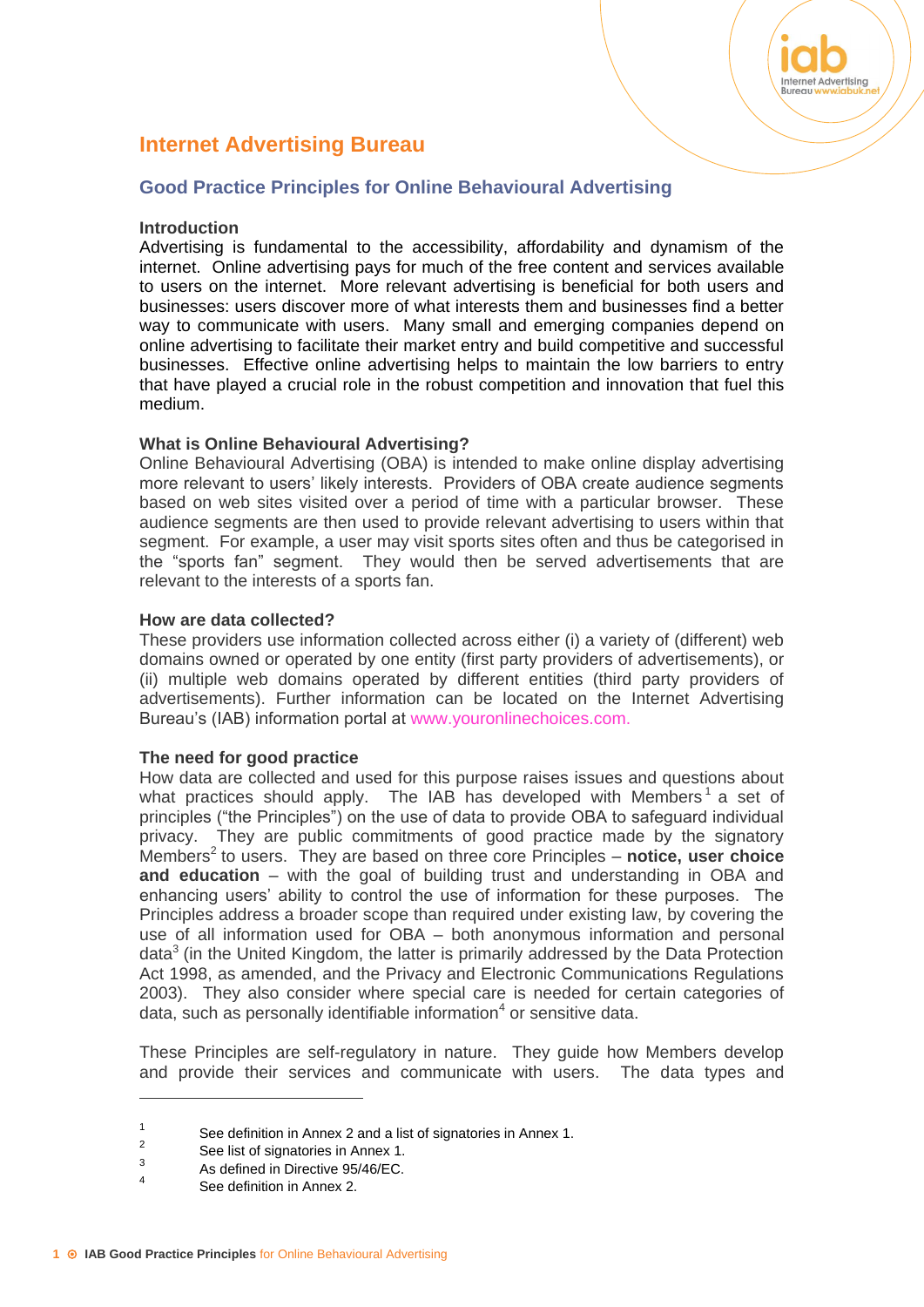collection methods vary. Where these differences are material, they are specifically covered in the Principles. Otherwise Members will reflect these in their business practices in different ways consistent with the Principles, and will share a common commitment to achieve the Principles' core objectives.

Online advertising is a fast moving and dynamic business. Members commit to keep these Principles under regular review as business models and techniques evolve and, where appropriate, modify or add to these Principles to meet the core objectives. Members also commit to working with others in the wider industry to raise awareness among users of OBA and to share good practice.

#### *Notes:*

- *1. The Principles complement and, in some cases, supplement the UK legal framework. For the avoidance of doubt, Members based in the EU and subject to UK law remain subject to the application of the Data Protection Act 1998 (as amended) and Privacy and Electronic Communications Regulations 2003.*
- *2. The Principles do not address the regulation of advertising content and copy, which are subject to a code set by the Committee of Advertising Practice and enforced by the Advertising Standards Authority<sup>5</sup> .*
- *3. Members have limited influence over what a third party contracted partner displays on its website and over the quality and prominence of any privacy notices on those sites.*
- *4. These Principles set out requirements for Members with respect to contractual provisions and recommendations of good practice. This does not preclude contracted partners from providing clear and unambiguous notice or collectively developing additional good practice. Recommendations from Members should not be considered a substitute for contracted partners seeking expert advice on their legal obligations to their end users.*

<sup>5</sup> [www.asa.org.uk](http://www.asa.org.uk/)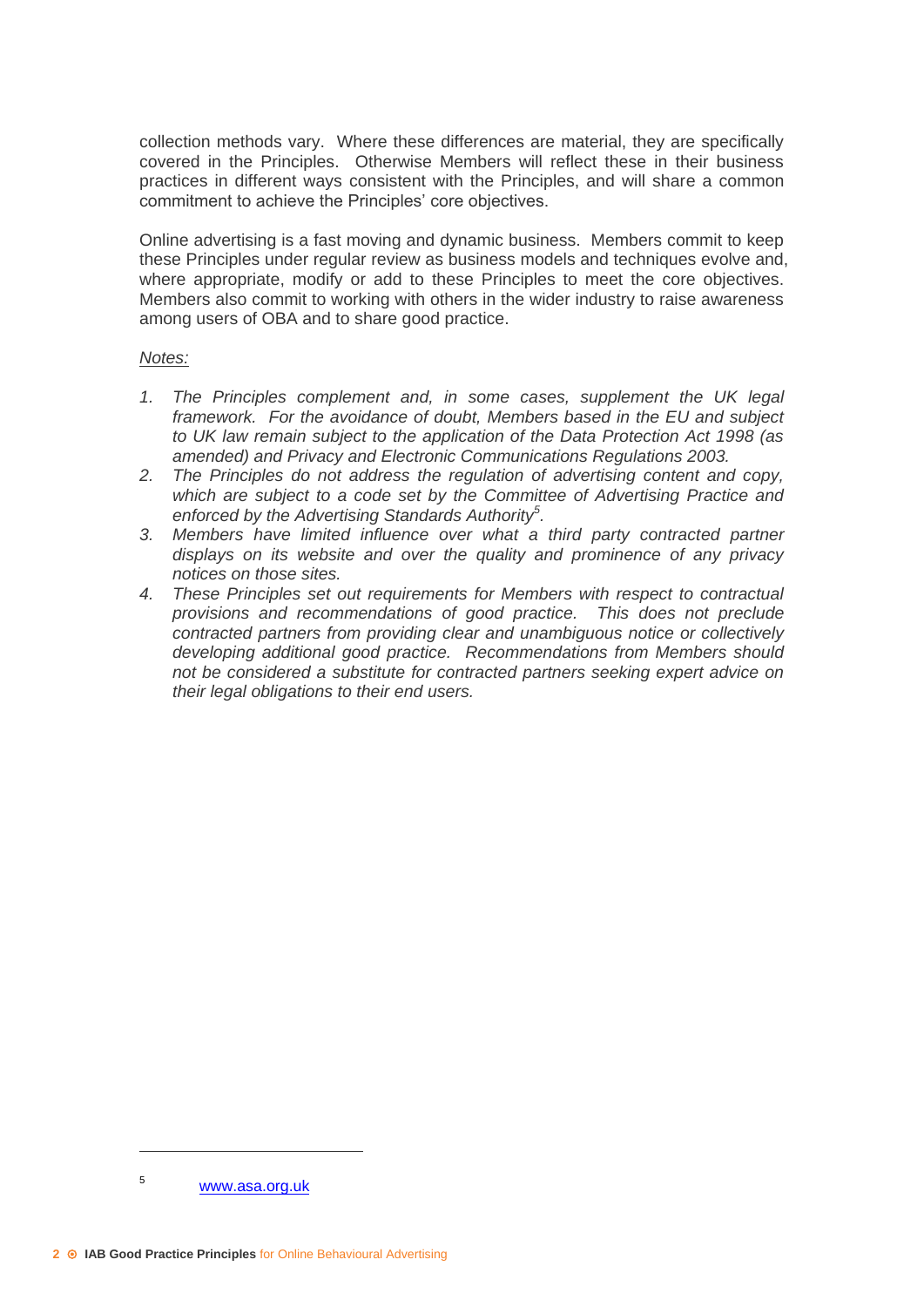# **Principles**

## *1. Notice*

- 1.1 Each Member shall provide clear and unambiguous notice to users that it collects data for the purposes of OBA. This notice shall include information about what types of data are collected, how these data are being used and how users can decline OBA with respect to that Member. See Guidance Note 1.
- 1.2 Each Member shall, in new contracts that contemplate the collection and use of data for the purpose of OBA, require its contracted partners to provide clear and unambiguous notice that data are being collected and used by third parties for the purpose of serving OBA. See Guidance Note 2.
- 1.3 If a Member learns that a contracted partner is in breach of this notice requirement, the Member shall make reasonable efforts to enforce the relevant provision of the contract.
- 1.4 Each Member who provides OBA on its own domain(s) shall give, via its privacy policy, reasonable notice to users of any material change to its privacy policy with respect to its collection and use of data for the purposes of OBA.

## 2. *User Choice*

- 2.1 Each Member shall provide an approved means for consumers to decline OBA from that Member<sup>6</sup>. See Guidance Note 3.
- 2.2 Each Member shall provide information on how to decline OBA with respect to that Member and ensure that this information is prominently displayed and easily accessible on its website.
- 2.3 Each Member shall provide the IAB with an up-to-date URL to this information so that the IAB can link to this information from its information portal<sup>7</sup>.
- 2.4 Each Member shall obtain consent to process data for the purposes of OBA where the processing of data requires such consent. See Guidance Note 4.
- 2.5 Each Member shall, in new contracts to provide OBA, require its contracted partners to provide users with information about how to decline OBA from that Member.

<sup>6</sup> Note: If a user chooses to decline OBA, the Member will cease to provide OBA. The collection and use of data, however, may continue for other legitimate purposes declared in the Member's privacy policy or for which the data subject has already given his/her consent and non-behaviourally targeted advertisements will continue to be served. 7

www.youronlinechoices.com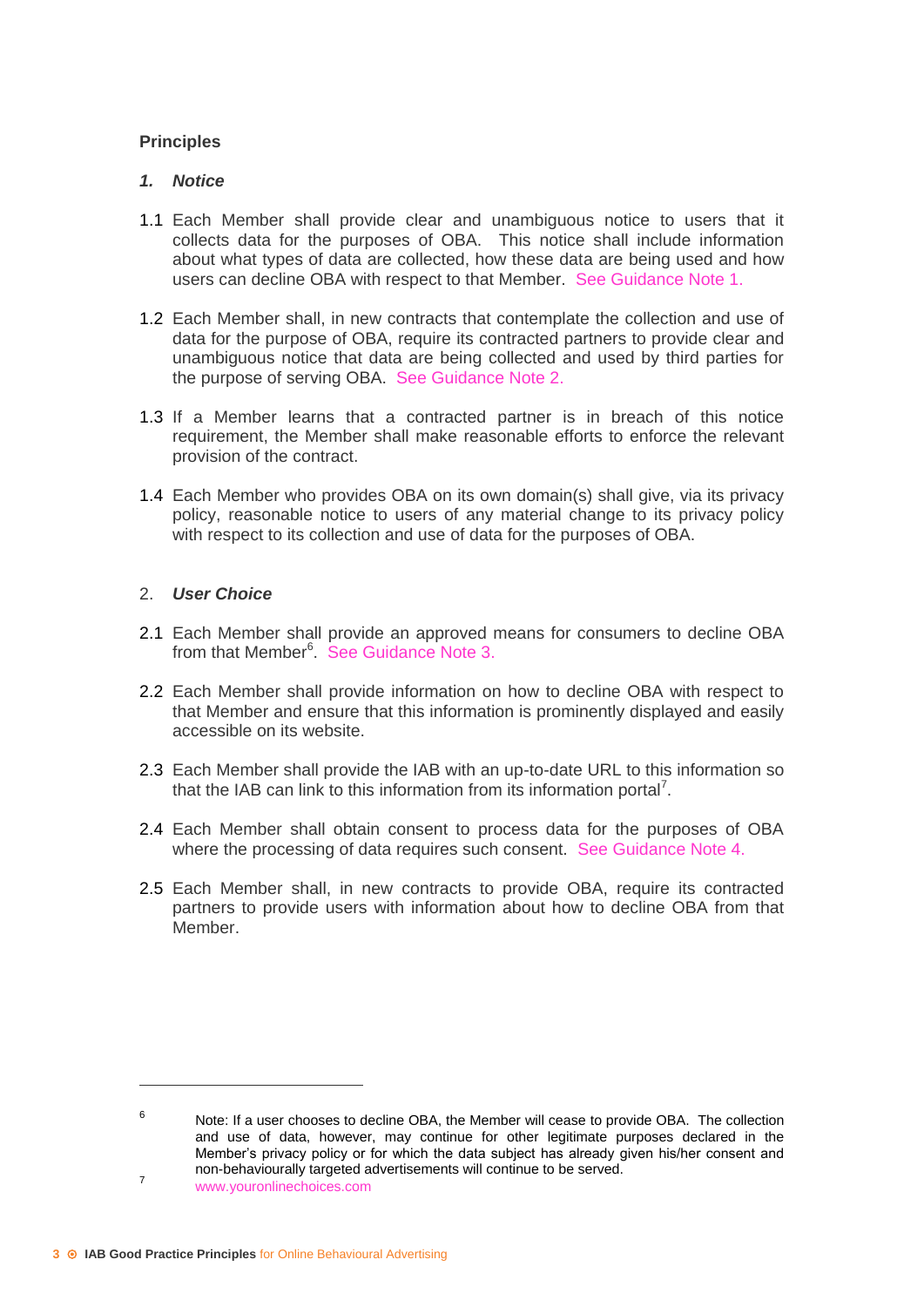# *3. User Education*

- 3.1 Each Member shall make information available to educate users about OBA and ensure that this information is easily accessible. This may include information provided to users in easily understandable language and user friendly format (for example online video) about the collection and use of data and how to decline OBA.
- 3.2 Each Member shall provide the IAB with an up-to-date URL with this information.
- 3.3 Members shall also provide a link to the IAB's information portal<sup>8</sup>.

## **Sensitive Segments**

- No Member shall create OBA segments intended for the sole purpose of targeting children under the age of 13 years.
- **Some areas could be considered sensitive in certain contexts. See Guidance** Note 5. Members shall review this guidance from time to time and modify or add to it as appropriate.

## **Meeting IAB Principles**

#### *Compliance*

- These Principles are self-regulatory and prospectively binding on each Member in respect of their UK operations.
- Within six months of signing these Principles, each Member shall self-certify that the relevant portions of their business meet these principles in accordance with processes and procedures to be set out by the OBA Board.
- **Each Member shall explicitly acknowledge its commitment to these Principles.** This acknowledgement shall involve a statement on the Member's own website or in its privacy policy.

#### *Complaints*

 $\overline{a}$ 

 Each Member shall have in place an effective process for handling complaints and enquiries from users about OBA and the Member's compliance with these Principles. This process shall be the first port of call for user complaints. If a user's complaint is not resolved by this process, the Member concerned shall inform the user of their right to refer the matter to the OBA Board in accordance with the procedures governing the OBA Board.

<sup>8</sup> www.youronlinechoices.com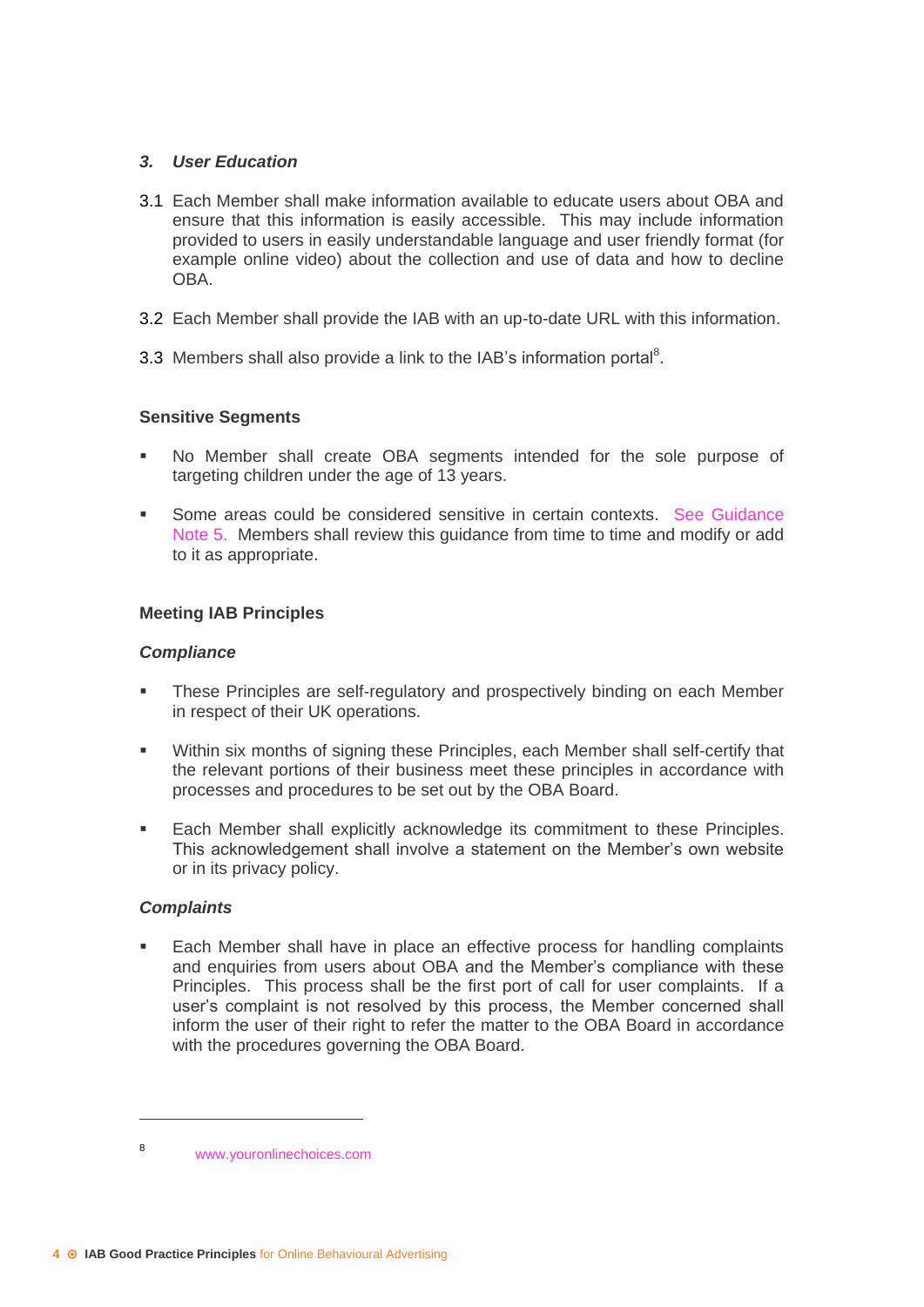## *Review*

**The OBA Board shall keep these Principles under regular review in response to** the development of OBA and business practices, and shall agree to modify or add to these Principles as appropriate.

\*\*\*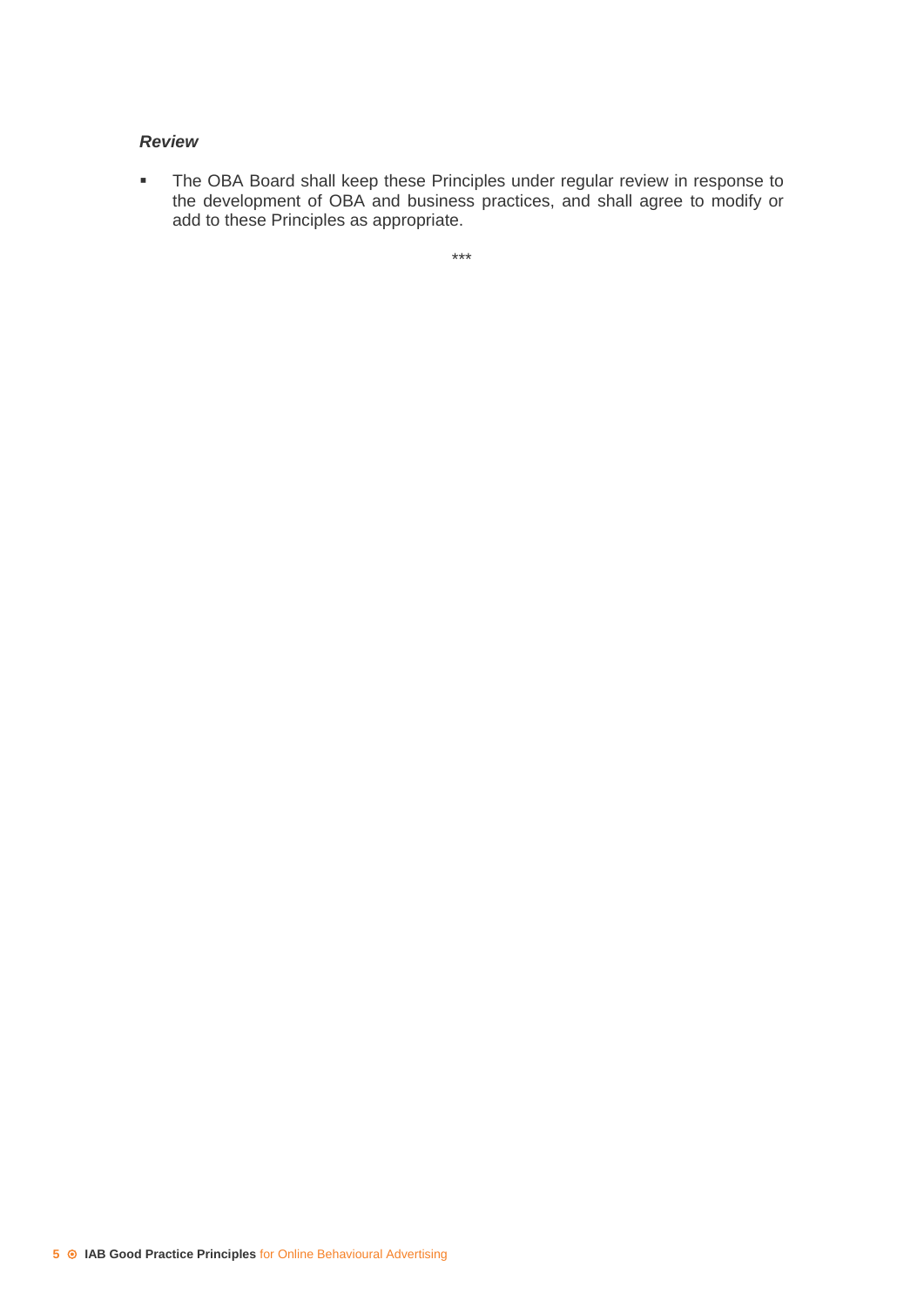# **Guidance Note 1 – Clear and unambiguous notice to users**

The following are recommended examples of how to fulfil the principle that a Member shall give clear and unambiguous notice to users that data are being collected and used for the purpose of OBA:

- 1. If the Member is providing first party advertisements on a website that it owns and controls, that Member should provide notice to users on the relevant site. This notice must be clear and unambiguous and appear prominently. The notice shall include further information (or link to information) on how to decline OBA. Members may elect to provide such notice within a privacy policy, provided that the requirements of this paragraph are met; or
- 2. If the Member is providing third party advertisements, the Member should provide notice about the collection and use of data for OBA and information about how to decline OBA. This notice must be clear and unambiguous and appear prominently. The notice shall include further information (or a link to information) on how to decline OBA. Members may elect to provide such notice within a privacy policy, provided that the requirements of this paragraph are met<sup>9</sup>; or
- 3. Additionally, in either case, Members may provide a link alongside advertisements served to contracted partners or on their own site to information about the collection and use of data to provide OBA and how to decline OBA.

## **Guidance Note 2 – Notice language for contracted partners**

Each Member shall, in new contracts to provide OBA, require its contracted partners to provide clear and unambiguous notice that data are being collected for the purpose of OBA. The following text may be provided by a Member for illustrative and guidance purposes as sample wording that could be added, for example, to a privacy  $\overline{p}$ olicy<sup>10</sup>:

*Advertisements on our site are provided by another organisation. Our advertising partner will serve ads that it believes are most likely to be of interest to you, based on information about your visit to this and other websites (this information is anonymous in that it does not include your name, street address, e-mail address or telephone number). In order to do this, our advertising partner may need to place a cookie (a small text file) on your computer. For more information about this type of online behavioural advertising, about cookies, and about how to turn this feature off, please visit www.youronlinechoices.com.*

 $\alpha$ This is in addition to the contractual requirement on contracted partners to give notice to users and provide information to users about how to decline OBA.

<sup>&</sup>lt;sup>10</sup> This does not preclude further forms of notice being provided by a Member's contracted partner.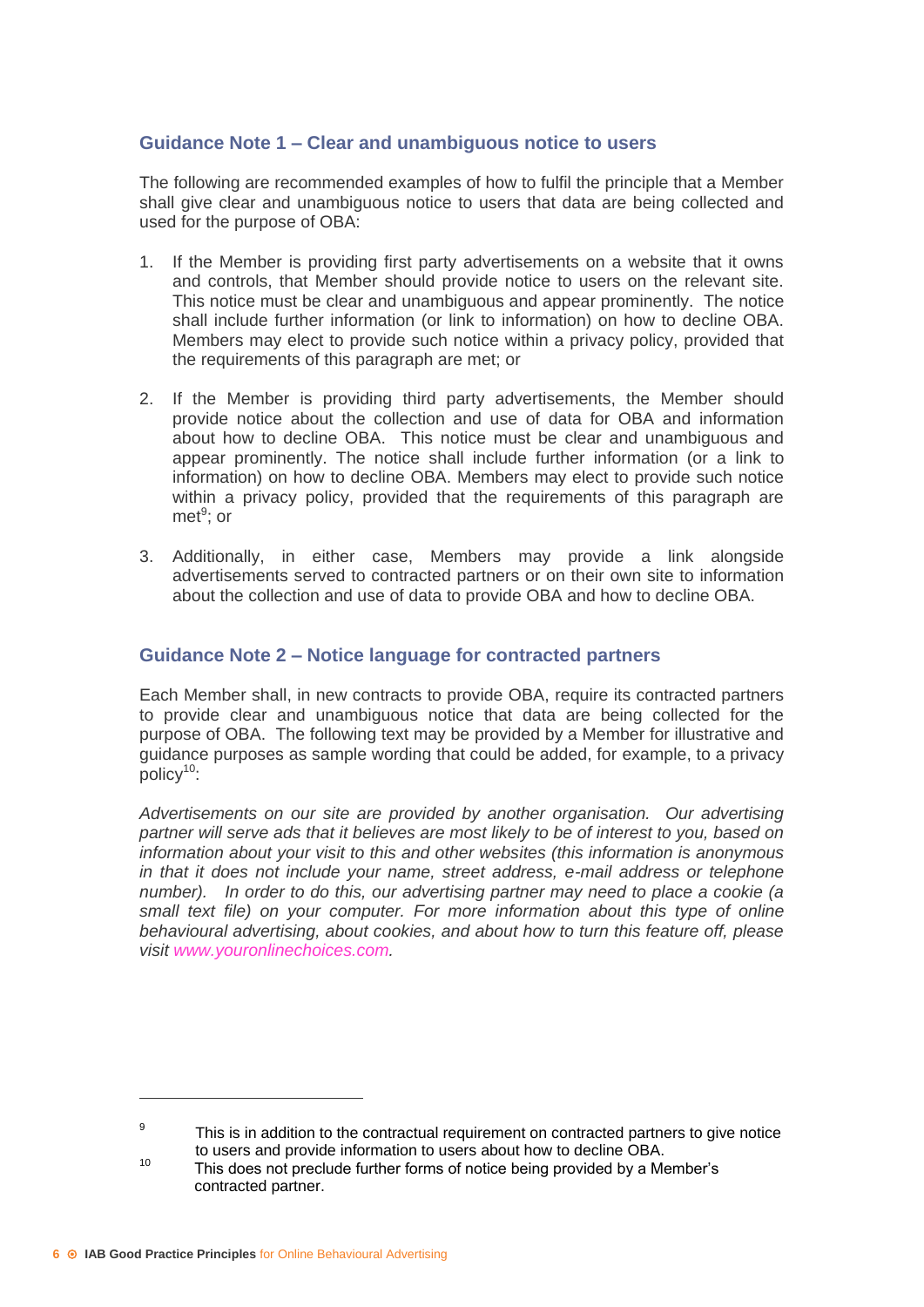# **Guidance Note 3 – Approved mechanisms for users to decline OBA**

Members have approved the following mechanisms for meeting the requirements of these Principles:

- Networking Advertising Initiative (NAI) Opt-out Tool<sup>11</sup> and a Member's own optout tool where that Member is also a signatory to the NAI
- Webwise $12$
- Clear and easily understandable information in a Member's privacy policy about how to control and delete cookies

## **Guidance Note 4 – User consent for OBA**

These Principles are founded on recognition that the scope, breadth and nature of data used to provide OBA and the way in which data are collected vary and that the mechanisms for consent should vary accordingly. The Principles require, as a minimum, each Member to give clear and unambiguous notice to users that data about their online activity are being used for the purpose of providing OBA and to provide a mechanism for users to decline OBA from that Member.

In addition, Members agree to apply specific protections to ensure that users can maintain appropriate control over the use of their data for the purpose of OBA. To this end, Members shall:

- obtain informed consent for the use of personally identifiable information, where required by law;
- obtain explicit consent for the use of sensitive personal data, as defined and as required by Directive 95/46/EC;
- additionally, where Members are required either by law or applicable regulatory guidance<sup>13</sup>, to obtain specific consent for the collection and use of data for the purpose of OBA, provide a clear and unavoidable statement to the user about the product and ask the user to exercise a choice about whether or not to be involved<sup>14</sup>.

<sup>11</sup> [www.networkadvertising.org/managing/opt\\_out.asp](http://www.networkadvertising.org/managing/opt_out.asp)

 $\frac{12}{13}$  [www.webwise.com](http://www.webwise.com/)

<sup>&</sup>lt;sup>13</sup> From an authority with powers to enforce applicable data protection law.

There are a variety of business models that incorporate OBA, and some are the subject of additional and specific regulatory guidance. These Principles do not preclude individual Members from using due process to seek clarification of the law, or to challenge such regulatory guidance, as it applies to their activities. Members will continue to evaluate these Good Practice Principles in light of such guidance.